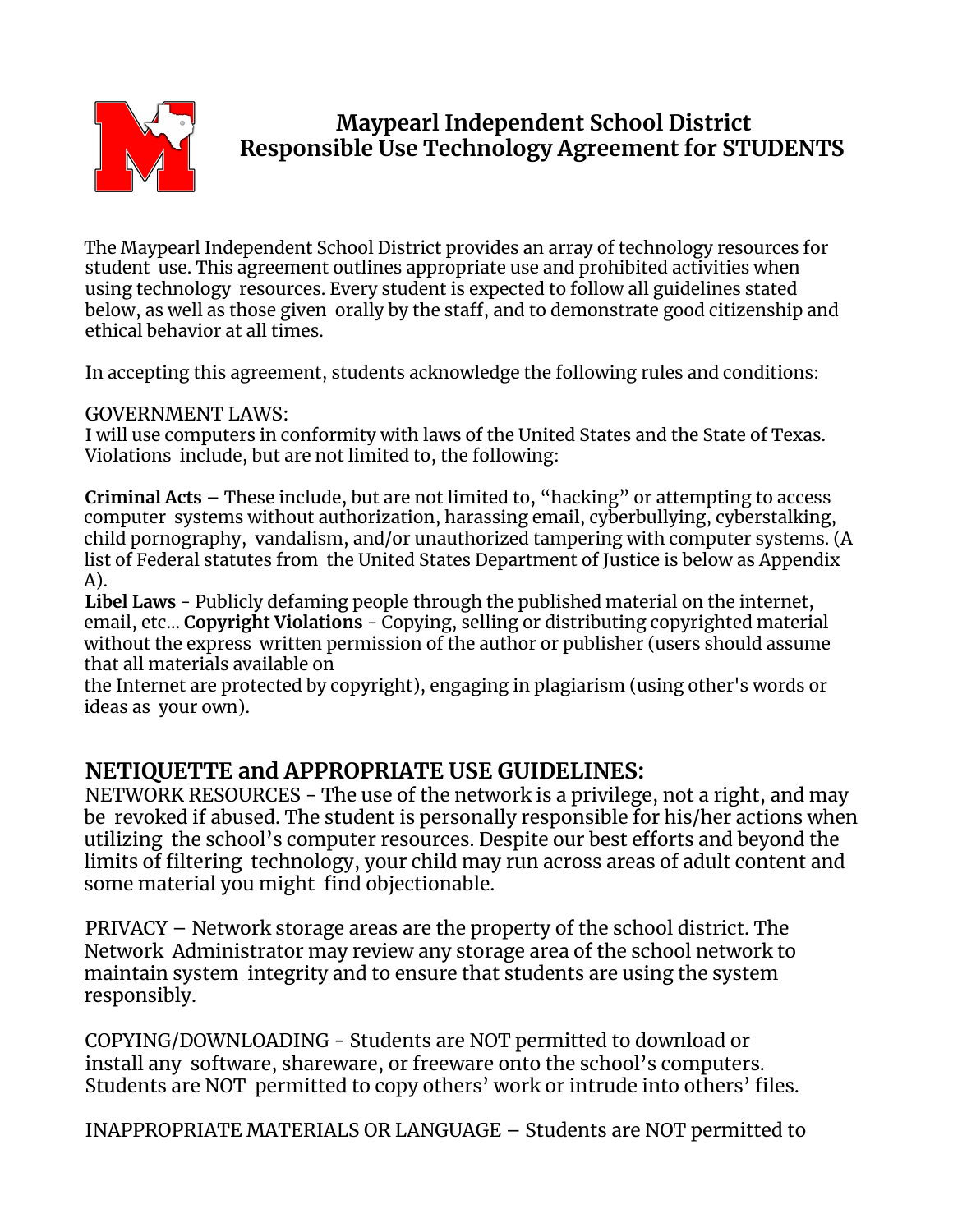transmit, retrieve or store materials that are discriminatory, harassing, obscene, pornographic, or inappropriate. Should students encounter such material by accident, they should report it to their teacher immediately. The use of district online systems for personal gain, political lobbying or any other purpose which is illegal or against district policy or contrary to the district's best interest is NOT permitted.

## STUDENT UNDERSTANDING:

I understand that passwords are private. I will not allow others to use my account name and password, or try to use that of others. I understand that my school network and email accounts are owned by the District and are not private. Maypearl ISD has the right to access my information at any time.

I will not bring any zip disks, hard drives, CDs, DVDs, flash drives or other storage media to the school unless I have specific permission to do so. I will have the supervising teacher or the district technology department personnel scan the media for viruses and check for appropriate content before using it on school equipment.

I will be polite and use appropriate language in my email messages, multi-user role-playing and/or virtual learning environments (e.g. Second Life), online postings, and other digital communications with others. I will refrain from using profanity, vulgarities or any other inappropriate language as determined by school administrators.

I will use email and other means of communications (e.g. blogs, wikis, podcasting, chat, instant messaging, discussion boards, virtual learning environments, etc.) responsibly. I will not use computers, handheld computers, digital audio players, cell phones, personal digital devices or the Internet to send or post hate or harassing mail, pornography, make discriminatory or derogatory remarks about others, or engage in bullying, harassment, or other antisocial behaviors either at school or at home.

I understand that I represent the school district in all my online activities. I understand that what I do on social networking websites such as MySpace, and Facebook, and other social sites should not reflect negatively on my fellow students, teachers, or on the District. I understand that I will be held responsible for how I represent myself and my school, department or District on the Internet.

I understand that masquerading, spoofing, or pretending to be someone else is forbidden. This includes, but is not limited to, sending out email, creating accounts, or posting messages or other online content (e.g. text, images, audio or video) in someone else's name as a joke.

I will use technology resources responsibly. I will not retrieve, save, or display hate-based, offensive or sexually explicit material using any of Maypearl ISD's computer resources. I am responsible for not pursuing material that could be considered offensive. I understand that I am to notify an adult immediately if by accident I encounter materials which violate appropriate use.

I will use technology resources productively and responsibly for school-related purposes. I will avoid using any technology resource in such a way that would disrupt the activities of other users.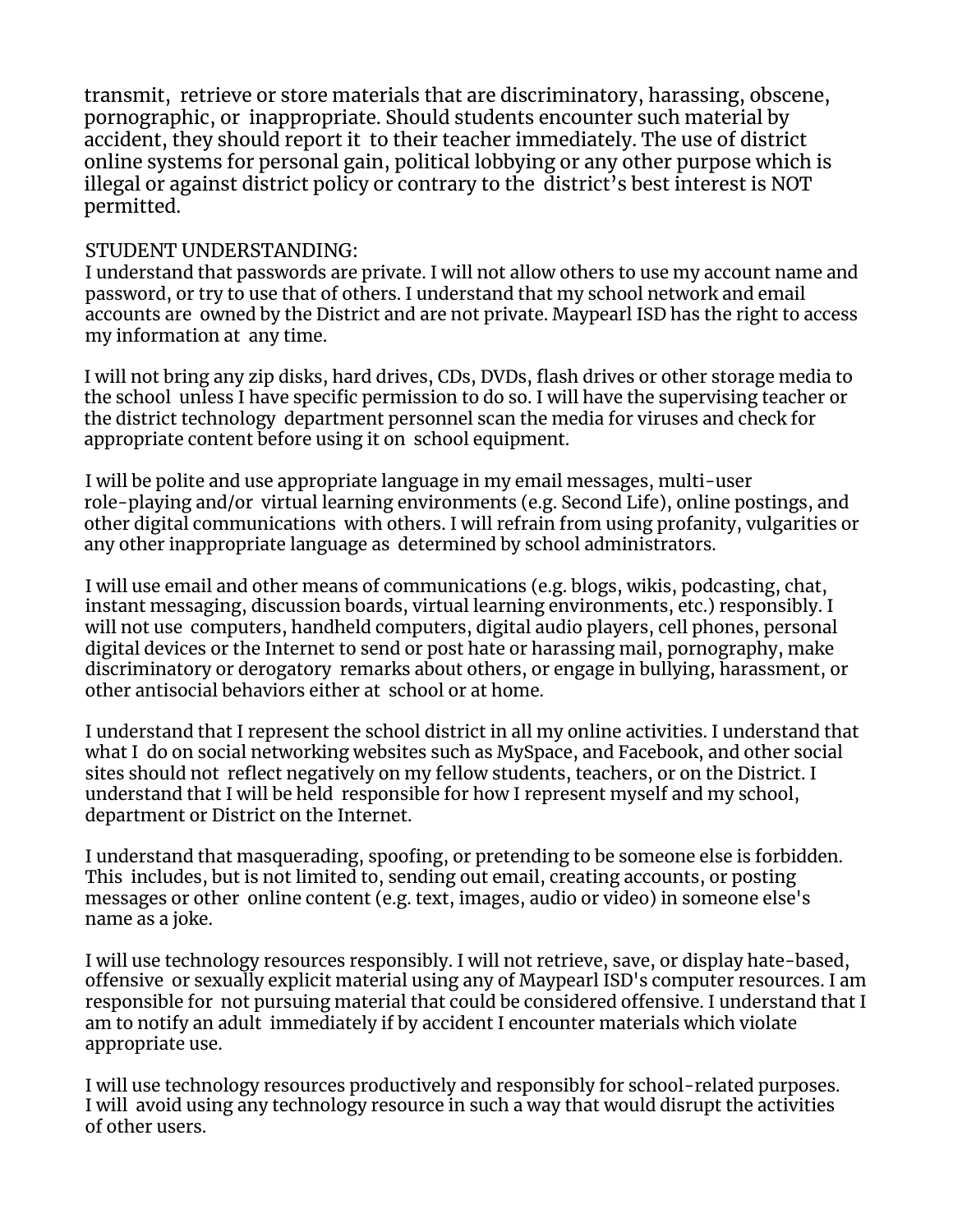I will refrain from attempting to bypass, or circumvent, security settings or Internet filters, or interfere with the operation of the network by installing illegal software, or web-based services and software not approved by the Maypearl ISD Administrators or Technology Department.

I understand that vandalism is prohibited. This includes but is not limited to modifying or destroying equipment, programs, files, or settings on any computer or other technology resource.

I will respect the intellectual property of other users and information providers. I will obey copyright guidelines. I will not plagiarize or use other's work without proper citation and permission.

I will refrain from the use of or access of files, software, or other resources owned by others without the owner's permission. I will use only those school network directories that are designated for my use or for the purpose designated by my teacher.

I will follow all guidelines set forth by the District and/or my teachers when publishing schoolwork online (e.g. to a website, blog, wiki, discussion board, podcasting or video server).

I understand the Internet is a source for information that is both true and false; and that the school is not responsible for inaccurate information obtained from the Internet. I agree to abide by all Internet safety guidelines that are provided by the school and to complete all assignments related to Internet safety.

I understand that District administrators will deem what conduct is inappropriate use if such conduct is not specified in this agreement.

## **Appendix A – Unlawful Online Conduct and Applicable Federal Laws**

The chart below details the type of unlawful online conduct, potentially applicable federal laws, and the section of the Department of Justice with subject-matter expertise. If the subject matter expert is not a section of the Department, but rather another agency, the entry will have an asterisk following its initials. In many cases, prosecutors may also consider whether the conduct at issue is a violation of 18 U.S.C. § 2 (aiding and abetting) or 18 U.S.C. § 371 (conspiracy).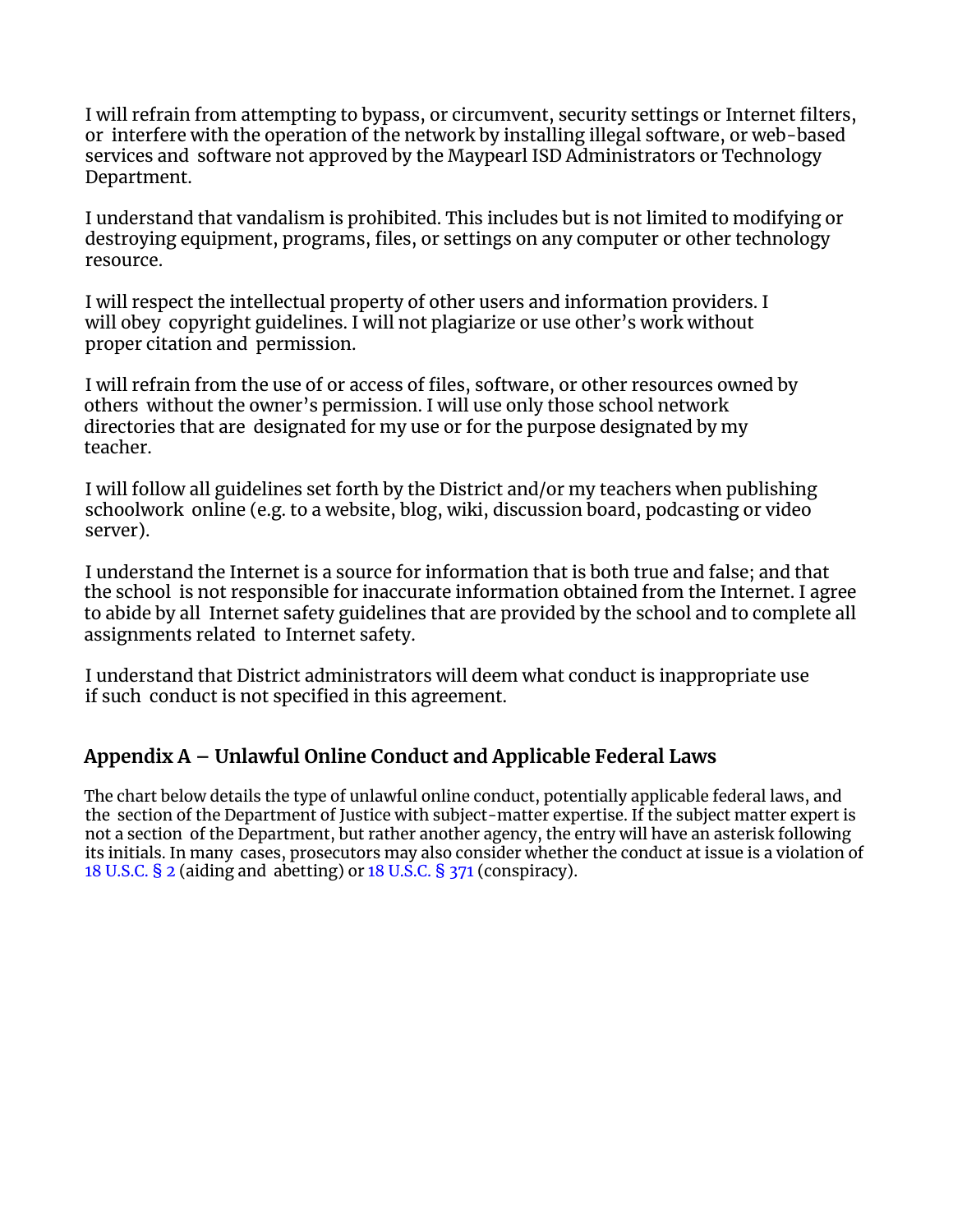| Unlawful Conduct                                                                                                                                                                                                                       | Applicable Federal Law                                                                                                                                                                                                                                                      | DOJ Section  |
|----------------------------------------------------------------------------------------------------------------------------------------------------------------------------------------------------------------------------------------|-----------------------------------------------------------------------------------------------------------------------------------------------------------------------------------------------------------------------------------------------------------------------------|--------------|
| <b>Denial of Service Attacks</b>                                                                                                                                                                                                       | 18 U.S.C. § 1030(a)(5)(A) (transmission of program, information,<br>code, or command, resulting in damage)                                                                                                                                                                  | CCIPS        |
|                                                                                                                                                                                                                                        | 18 U.S.C. § 1362 (interfering with government communication<br>systems)                                                                                                                                                                                                     | CCIPS        |
| 18 U.S.C. § 2252B (using misleading domain name with intent to<br><b>Use of Misleading Domain</b><br>deceive a person into viewing obscene material or with intent to<br><b>Name</b><br>deceive a minor into viewing harmful material) |                                                                                                                                                                                                                                                                             | CEOS         |
|                                                                                                                                                                                                                                        | 18 U.S.C. § 1030(a)(6) (trafficking in computer passwords)                                                                                                                                                                                                                  | CCIPS        |
| Password Fraud                                                                                                                                                                                                                         | 18 U.S.C. § 1029 (access device fraud)                                                                                                                                                                                                                                      | Fraud/CCIPS  |
|                                                                                                                                                                                                                                        | 18 U.S.C. § 1343 (wire fraud)                                                                                                                                                                                                                                               | Fraud        |
| Obscenity                                                                                                                                                                                                                              | 47 U.S.C. § 223(a)(1)(A) (using telecommunications device to<br>make, create, or solicit, and transmit any obscene comment,<br>request, suggestion, proposal, image, or other communication)                                                                                | CEOS         |
|                                                                                                                                                                                                                                        | 18 U.S.C. § 1465 (using interactive computer service for purpose<br>of sale or distribution of obscene material)                                                                                                                                                            | CEOS         |
|                                                                                                                                                                                                                                        | 17 U.S.C. §§ 1201-1205 (Digital Millennium Copyright Act)                                                                                                                                                                                                                   | CCIPS        |
| Piracy and Intellectual<br>Property Theft                                                                                                                                                                                              | 17 U.S.C. § 506 and 18 U.S.C. § 2319 (criminal copyright<br>infringement)                                                                                                                                                                                                   | CCIPS        |
|                                                                                                                                                                                                                                        | 18 U.S.C. § 2319A (trafficking in recordings of live musical<br>performances)                                                                                                                                                                                               | CCIPS        |
|                                                                                                                                                                                                                                        | 18 U.S.C. § 875 (transmitting communications containing threats<br>of kidnap or bodily injury) (Hobbs Act)                                                                                                                                                                  | CTS          |
| <b>Electronic Threats</b>                                                                                                                                                                                                              | 18 U.S.C. § 1951 (interfering with commerce by robbery, extortion,<br>threats or violence) (Hobbs Act)                                                                                                                                                                      | DSS          |
|                                                                                                                                                                                                                                        | 47 U.S.C. § 223 (a)(1)(C) (anonymously using telecommunications<br>device to threaten person who receives communication)                                                                                                                                                    | CCIPS        |
|                                                                                                                                                                                                                                        | 47 U.S.C. § 223 (a)(1)(C) (anonymously using telecommunications<br>device to harass person who receives communication)                                                                                                                                                      | CCIPS        |
| <b>Electronic Harassment</b>                                                                                                                                                                                                           | 47 U.S.C. § 223(a)(1)(E) (repeatedly initiates communication with<br>a telecommunication device solely to harass person who receives<br>communication)                                                                                                                      | CCIPS        |
|                                                                                                                                                                                                                                        | 18 U.S.C. § 2511 (intercepting electronic communications)                                                                                                                                                                                                                   | CCIPS        |
| Interception of Electronic                                                                                                                                                                                                             | 18 U.S.C. § 2701 (accessing stored communications)                                                                                                                                                                                                                          | CCIPS        |
| Communications                                                                                                                                                                                                                         | 18 U.S.C. § 1030(a)(2) (accessing a computer and obtaining<br>information)                                                                                                                                                                                                  | CCIPS        |
| Cyberstalking                                                                                                                                                                                                                          | 18 U.S.C. § 2261A (using any facility of interstate or foreign<br>commerce to engage in a course of conduct that places person in<br>reasonable fear of death or serious bodily injury to person,<br>person's spouse or immediate family) See also Electronic<br>Harassment | DSS          |
| Hate Crimes                                                                                                                                                                                                                            | Look to civil rights laws and penalty enhancements                                                                                                                                                                                                                          | Civil Rights |
| Libel/Slander                                                                                                                                                                                                                          | Look to civil laws                                                                                                                                                                                                                                                          |              |
| Posting Personal<br>Information on a Website<br>(e.g., phone numbers,<br>addresses)                                                                                                                                                    | This is not a violation of law. May also be protected speech under<br>First Amendment.                                                                                                                                                                                      |              |
| <b>Invasion of Privacy</b>                                                                                                                                                                                                             | See Interception of Electronic Communications                                                                                                                                                                                                                               |              |
| Disclosure of Private<br>Information                                                                                                                                                                                                   | 18 U.S.C. § 2511(1)(c) (disclosing intercepted communications)                                                                                                                                                                                                              | CCIPS        |
| Spam                                                                                                                                                                                                                                   | 18 U.S.C. § 1037 (CAN-SPAM Act)                                                                                                                                                                                                                                             | CCIPS        |
| Spoofing Email Address                                                                                                                                                                                                                 | 18 U.S.C. § 1037 (CAN-SPAM Act)                                                                                                                                                                                                                                             | CCIPS        |